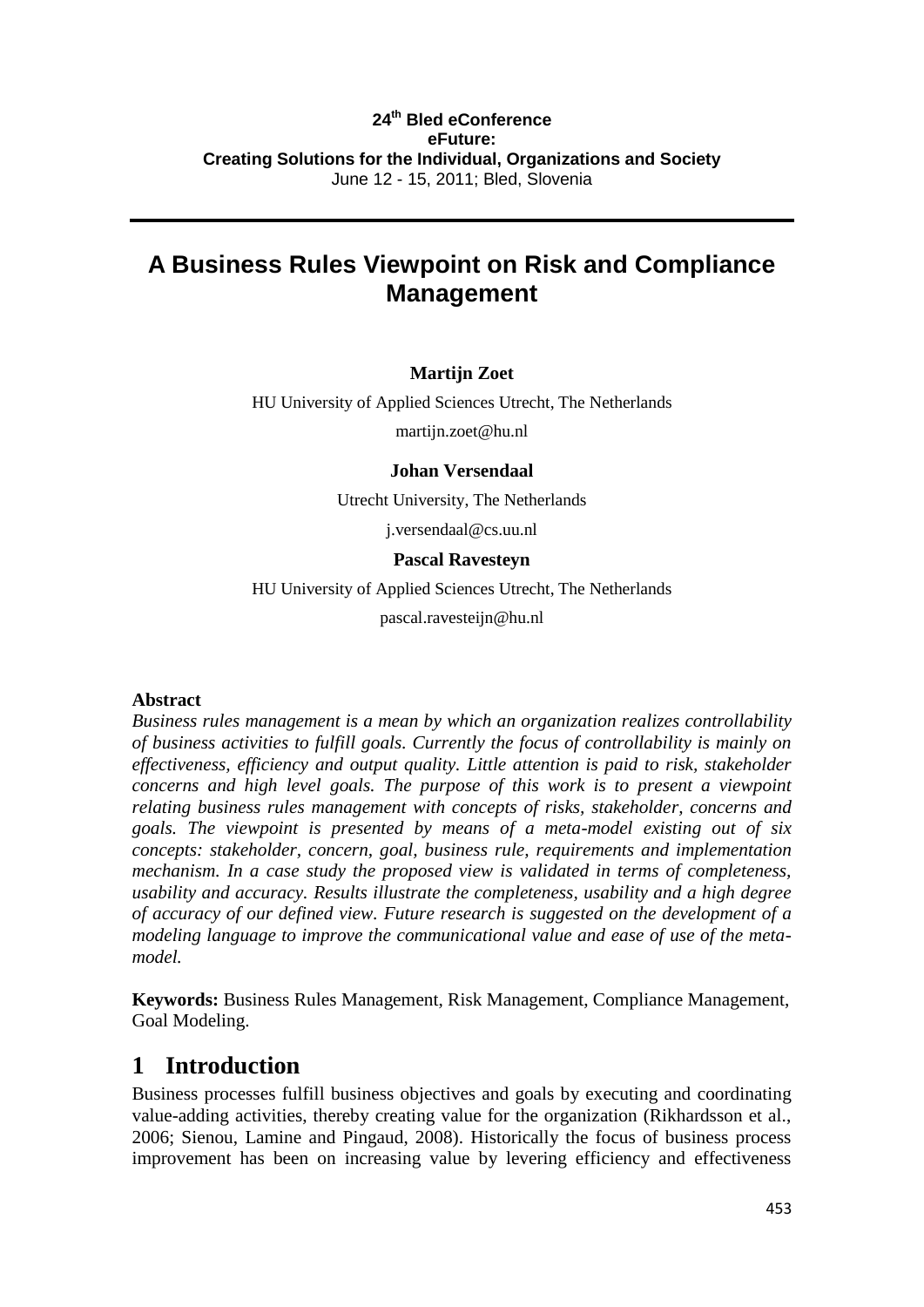(Kettinger, Teng and Guha, 1996; Jeston and Nelis, 2006). However, the execution of business processes can lead to the manifestation of risk. Risk, in turn, can reduce value created by business processes and create negative returns. When considering the riskadjusted value of a business process the overall perceived value to the organization changes (Zur Muehlen and Rosemann, 2005; Rikhardsson et al., 2006; Jallow et al, 2007; Zoet et al., 2009). To prevent the manifestation of risk and preserve added value effective governance needs to be applied. To realize a proper governance structure organizations implement compliance and risk management and business rules management solutions (Ross, 2003; IT Governance Institute, 2007; Tarantino, 2008).

Organizations often consider business rules management and risk management as independent functions and treat them as individual silos (Rikhardsson et al., 2006; Sienou, Lamine and Pingaud, 2008). This approach leads to redundancy, inconsistency, higher cost and increased risk (Open Compliance Group, 2008). Former research has shown that the individual fields are closely related and therefore scientists as well as practitioners are looking for ways to improve the integration between them (Zur Muehlen and Rosemann, 2005; Sienou, Lamine and Pingaud, 2008). Current research can be divided into three distinct areas: architectures, methods and techniques, and modelling languages (Zur Muehlen and Rosemann, 2005; Ghose and Koliadist, 2007; Namiri and Stojanovic, 2007; Sadiq, Governatori and Niamiri, 2007; Kharbili et al., 2008; Sienou, Lamine and Pingaud, 2008). *Architecture* research focuses on the use of specific kind of architectural designs to enforce business rules on business processes thereby realizing compliances. Developed *methods and techniques* mostly focus on analyzing specific types of processes for particular kinds of risk, resulting in process improvements creating a risk-averse or compliant process. On the other hand existing *modeling languages* are extended to deal with specific risk and compliance issues. For example Awad et al. (2009) expand the business process modeling notation (BPMN) such that it can cope with e.g. segregation of duties. A tenet of this paper is that an overall meta-model relating the domains of risk management, compliance management and business rules management can be defined. The purpose of this paper therefore is not to develop a new method, architecture or ontology but provides a way of thinking (viewpoint) that integrates predefined fields. Consequently, in this paper, we address the following research question: How to integrate risk management, compliance management and business rules management, such that it gives a complete, accurate and usable representation for organizations?

Answering this question would help practitioners to better integrate and understand the relationship between risk and compliance management and business rules management (BRM) concepts, while it adds to the scientific body of knowledge by constructing and validating a meta-model for this domain.

The paper is structured as follows. Section 2 discusses the relationship between the risk management, compliance management, BRM presenting a meta-model for integration. Section 3 elaborates on the research methodology and design applied to our research. Section 4 presents the findings and evaluation of the multi-site case study executed. Finally, in section 5 conclusions and suggestions for further research are discussed.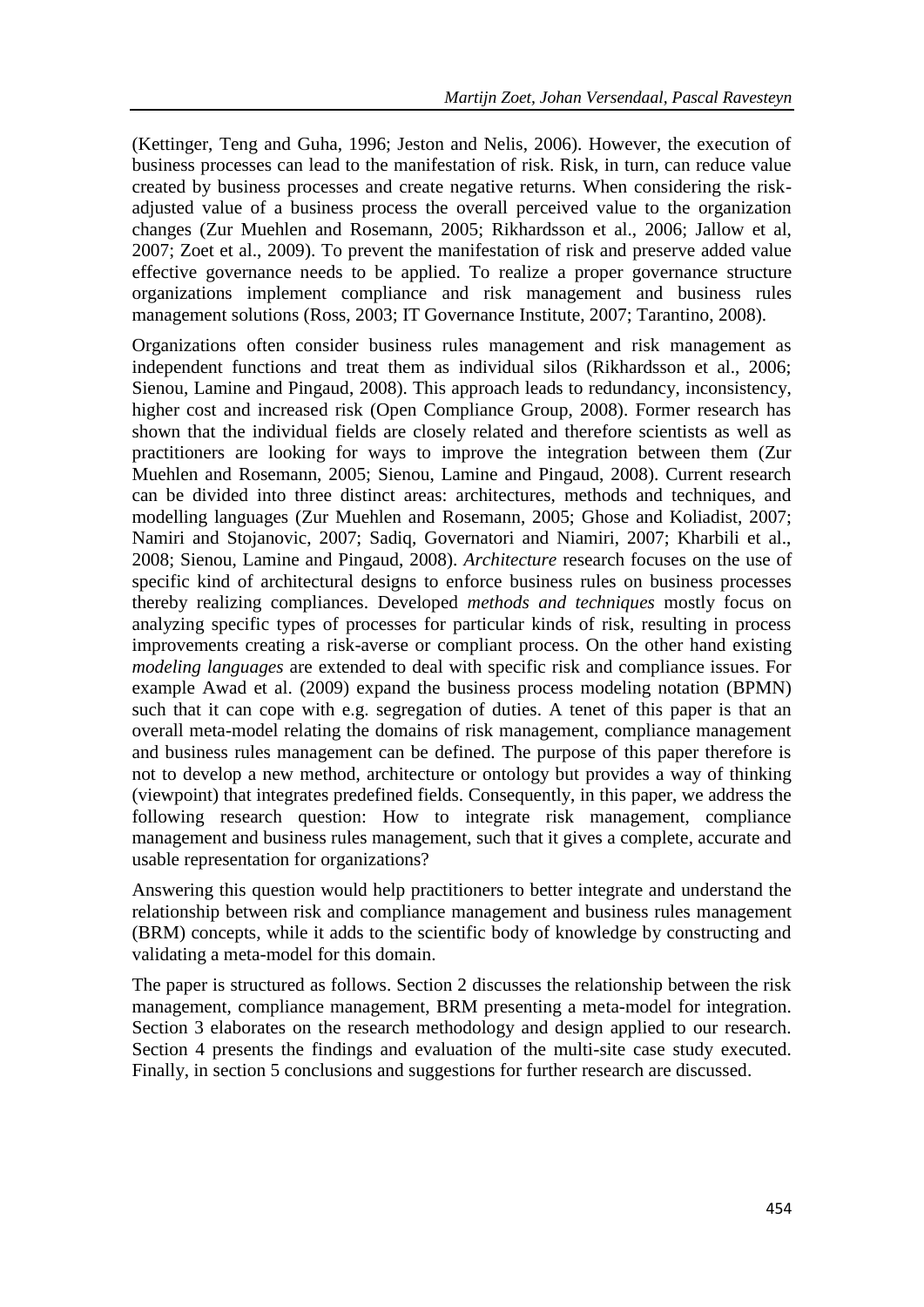## **2 Theoretical Foundation**

Before presenting the theoretical foundations of our meta-model we want to present the model which summarizes this section, see figure 1 for the meta-model domain integration.



**Figure 1:** Meta-Model Domain Integration

The creation of the meta-model existed of two steps. First an extensive literature review took place. The units of analysis in our literature review are risk and risk mitigation concepts regarding the design, development or execution of business processes. Databases containing journal articles, working papers, theses, dissertations and conference proceedings were searched using relevant keywords. A particular emphasis was placed on literature in corporate governance, business rules management, risk management and compliance management. The literature review led to an extensive concept matrix of which a cross-section is available in Zoet et al. (2011). Creating the meta-model based on this list would lead to a large and detailed specification enforcing a very strict way of thinking onto organizations. The reason for this is the level at which most concepts are defined namely very specified or even as concept instances. Dealing with brown field situations at most organizations the development of a new detailed way of thinking with a coherent modeling language is not a realistic target. The focus is on leveraging existing concepts and modeling languages such that a coherent view between them arises; the purpose being the alignment of risk and compliance management with BRM. Therefore the second step focused on grouping and translating the concepts and concept instances based on their relationships. After which the concepts were labeled resulting in the eight concepts currently presented in the metamodel. The remainder of this section discusses in brief the origin of the eight concepts.

Organizations apply a broad scope of risk classification labels to distinct the various forms of risk. Examples of such labels are operational risk, financial risk, regulatory risk, compliance related risk, health and safety risk, strategy risk and employee risk management (Tarantino, 2008). Previous research has shown that although many labels exist two main categories of risk can be distinguished, namely compliance risk and operational risk (Zoet et al., 2009). The distinct differences between the two are summarized in table 1.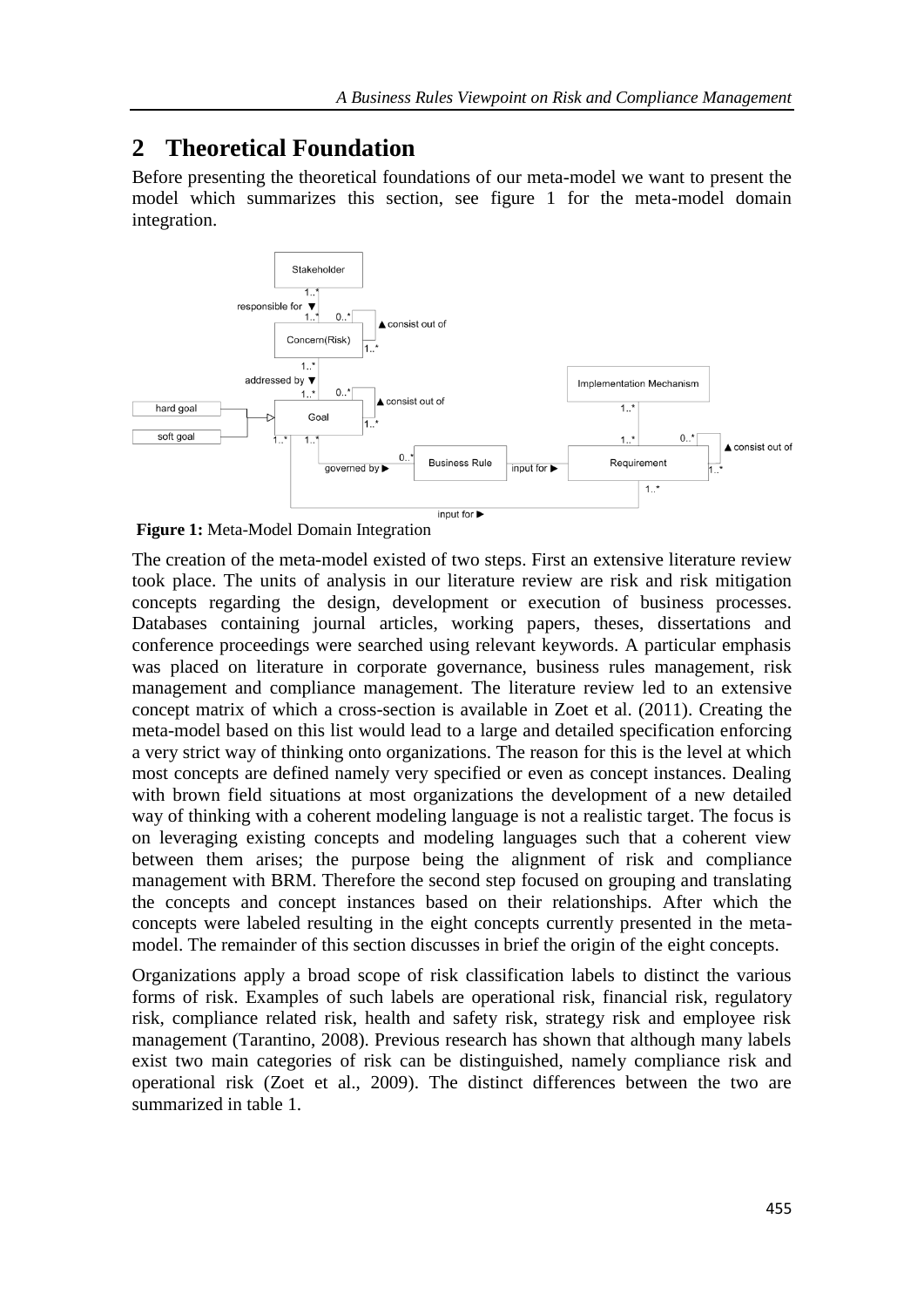Causing deviation from an expected outcome and decreasing overall value, compliance and operational risk can be classified as organizational *concerns*. A concern represents a key interest that is crucially important to a specific stakeholder in an organizational system (Open Group, 2009). Examples of concerns, besides risk, are employee satisfaction, profit, customer satisfaction and performance. Concerns can be further decomposed into *sub-concerns*. For example risk can be decomposed into compliance and operational risk and stakeholder satisfaction can be decomposed into profit and stock value.

|                             | <b>Compliance</b>                                                | <b>Operational</b>                                        |  |
|-----------------------------|------------------------------------------------------------------|-----------------------------------------------------------|--|
| Source                      | Laws, regulations,<br>protocols, standards and<br>specifications | Internal strategic, tactical and<br>operational decisions |  |
| Risk base is established by | <b>External Parties</b>                                          | <b>Internal Parties</b>                                   |  |
| Prove                       | Based on external criteria                                       | If defined based on internal<br>criteria                  |  |

Table 1: Overview difference compliance and operational risk

The inability of organizations to properly manage concerns can lead to decreasing overall organizational value. Therefore stakeholders are appointed to govern one or more specific concerns. We first present a definition of a stakeholder derived from Freeman (1984), Jones (1995) and Open Group (2009): a stakeholder is an individual, team, or organization or classes thereof with interest in, or concerns relative to, elements that can affect or are affected by achievements of the organizational system. Stakeholders can be addressed by real names, function names, team names or organization names. Risk concerns originally are appointed to stakeholders based on the type of risk (Aabo, Fraser and Simkins, 2005). Information technology risk is the concern of the IT-department; financial risks are the concern of the finance department et cetera. The last years a paradigm shift is occurring from silo based risk approaches to enterprise risk management (Aabo, Fraser and Simkins, 2005; Tarantino, 2008). The enterprise risk management paradigm treats risks based on event identification instead of silo based identification. By focusing on event based identification the responsibility of governing risk concerns shifts from predefined silos to (operational) stakeholders such as process owners and/or functional, business, project and program managers (Aabo, Fraser and Simkins, 2005; Tarantino, 2008). In addition specific stakeholders such as the CEO, CFO, CIO and senior managers still are appointed to govern specific risk concerns but their focus has shifted from overall risk management to mainly strategic risk concerns. Summarizing, the paradigm shift caused an increase in risk concern stakeholders that all must provide proper governance within their area of responsibility.

Stakeholders tasked with governing risk concerns need to indentify, quantify and mitigate the occurrence or impact. Therefore based on analysis of the as-is situation a to-be situation needs to formulated. In literature multiple concepts to express a to-be situation are indentified namely: strategy, tactic, mission, goals and objectives (Lamsweerde, 2008; Object Management Group, 2010). Although small differences exist, from a goal perspective all previous elements can be considered as different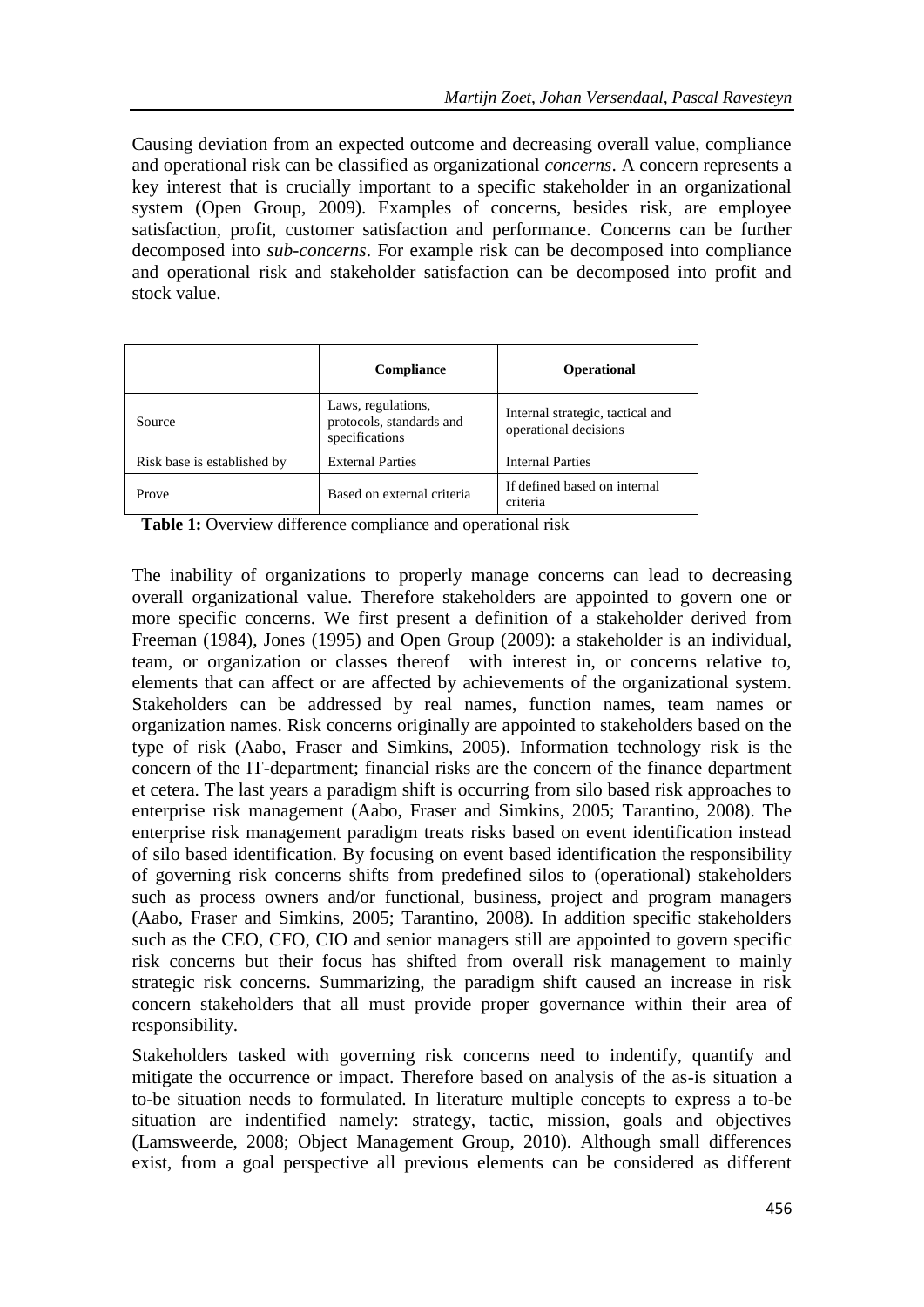representation layers of the *goal* concept (Object Management Group, 2010). Goals represent some end that one or more stakeholders want to achieve (Open Group, 2009). The achievement itself cannot always be quantified with (exact) measurements; such goals are called *soft goals* (Yu, Strohmaier and Deng, 2006; Lamsweerde, 2008). Soft goals represent concepts such as strategy, tactic and mission. Examples of soft goals are compliance to Basel III, compliance to the Sarbanes-Oxley Act and an implementation of a just-in-time strategy. *Hard goals* can be quantified with measurements that specify its achievement (Yu, Strohmaier and Deng, 2006; Lamsweerde, 2008). To measure the achievement of soft goals typically these need to be refined into one or more hard goals. For example, a bank defining the soft goal "compliance to the customer due diligence guidelines of the Basel committee." This can be measured by defining multiple hard goals such as "establish a systematic procedure for indentifying new customers".

Goals state the end that a specific stakeholder wants to achieve. To prevent actors, activities or processes in the organization significantly deviating from desired goals (behaviors), organizations define *business rules* (Morgan, 2002; Debevoise, 2005). A business rule is defined as: "a statement that defines or constrains some aspect of the business with the intention to assert business structure, or to control (influence) the behaviour of the business (Morgan, 2002)." Business Rules therefore constrain the possibilities one has to execute a task and thereby reach a predefined goal. This establishes a higher degree of certainty on how a task is being performed (Bajec and Kripser, 2005; Zur Muehlen and Indulska, 2010). To alter behavior of individuals performing tasks and change the outcome of the activities, organizations need to change their business rules (Debevoise, 2005; Zoet et al., 2011).

By defining appropriate business rules the *requirements* of the organizational system are defined. Within (information systems) requirements engineering literature business rules are input for business requirements (Wiegers, 2003). Although business rules affect the behavior within organizations they are declarative by nature and therefore do not state how the actual enforcement is realized (Ross, 2003). For example a business rule at a construction site can state: ''a certified security helmet must always be worn''. This statement indicates 'what' must happen: a security helmet must be worn. But it does not indicate how this rule must be enforced. For this a (functional) requirement needs to be defined (Ross, 2003; Wiegers, 2003). A functional requirement is a desired property that must be realized by the organizational information system (Wiegers, 2003). In case of the construction site the functional requirement is: ''provide security instructions''.

To mitigate risk to adhere to defined goals and to comply with defined business rules the requirement needs to be implemented (Marchetti, 2005; Tarantino, 2008). Organizational elements used to implement a specific requirement are called *implementation* mechanisms (Tarantino, 2008; Zoet et al., 2009) or internal controls (Marchetti, 2005; Tarantino, 2008). By realizing the implementation mechanisms the manner in which organizations manage and execute their business processes are altered. The actual changes to the organization"s business processes depend on variables as availability, cost and impact when the mechanism failures (Marchetti, 2005). For example a distinction can be made between preventive and detective control mechanisms (Ghose and Koliadist, 2007; Tarantino, 2008). Preventive controls are controls that prevent risk from occurring, while detective controls identify risk manifestation that already occurred or are occurring. Based on the construction site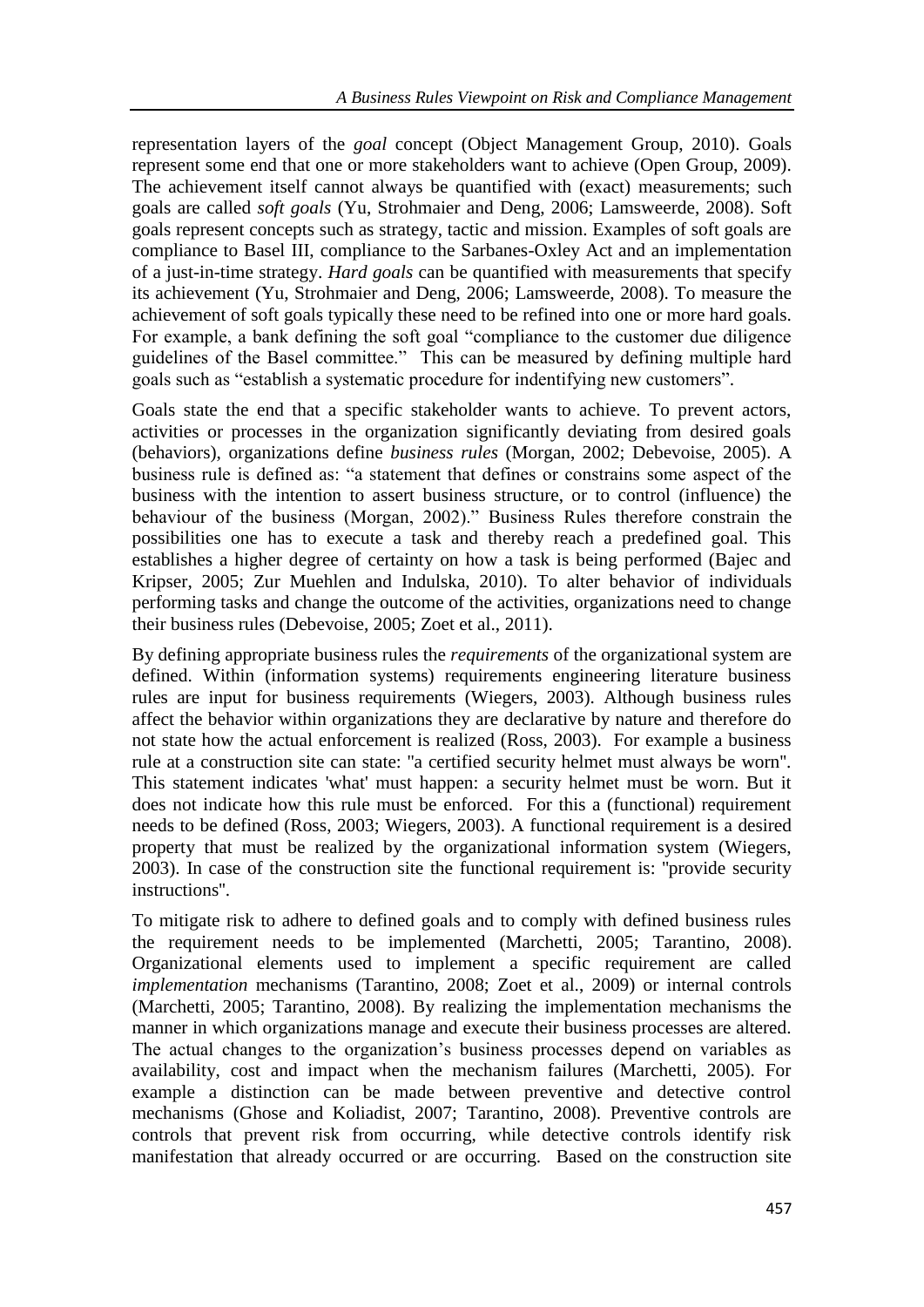example control mechanisms for the requirement "provide security information" can be (a) "A warning sign on the entrance of the workplace" or (b) "A porter at the entrance of the workplace that controls everybody" or (c) "an instruction is given to the employees when they are hired".

# **3 Research Methodology and Design**

A case study methodology was adopted to validate our meta-model. When choosing a case study approach for theory explanation, five guidelines need to be followed (Benbasat, Goldstein and Mead, 1987; Yin, 1994; Dubé and Paré, 2003; Ågerfalk and Fitzgerald, 2008). The guidelines address the unit of analysis, site selection, data collection method, data analysis and exposition.

The unit of analysis when performing a case study can either be an individual person, a group of people, a specific project or decision (Dubé and Paré, 2003). In this study we focus on the application of our meta-model and its use to classify and relate stakeholders, concerns, goals, business rules and requirements. Stakeholders dealing with risk being a phenomenon of general occurrence no critical, extreme or unique case can be identified. We chose for a research design in which multiple organizations are subject of analysis. The main criteria for selecting organizations is that they must have endured risk manifestation resulting from inaccurate process design or execution. A publicly available database recording this kind of risk manifestation since 2003 is provided by the Security and Exchange Commission. Six organizations were randomly selected from a list of 534 organizations and government institutions that reported risk related concerns between 2003 and 2010.

| <b>Organization</b> | Industry      |  |
|---------------------|---------------|--|
| Organization 1      | Government    |  |
| Organization 2      | Production    |  |
| Organization 3      | Automotive    |  |
| Organization 4      | Entertainment |  |
| Organization 5      | Technology    |  |
| Organization 6      | Production    |  |

**Table 2:** Organizations involved in validation

The data collection was conducted by analyzing internal documentation and archival records from the individual organizations as well as the Security Exchange Commission (hence SEC). All information needed to validate the meta-model was derived from these documents and additional interviews were conducted to get a better view of issues related to longitude such as changing requirements, goals or business rules. The integrity, completeness and correctness of the documents are governed by law. They demand that the individual organizations, independent auditors and in some cases the SEC have to sign them off (Law Revision Counsel, 2002; Security Exchange Commission, 2010).

The protocol to analyze the data consists of three steps. First the defined risks in the official documentation, presented to the SEC, and the auditors" reports were identified and derived. On completion of this step also the process that the risk affects was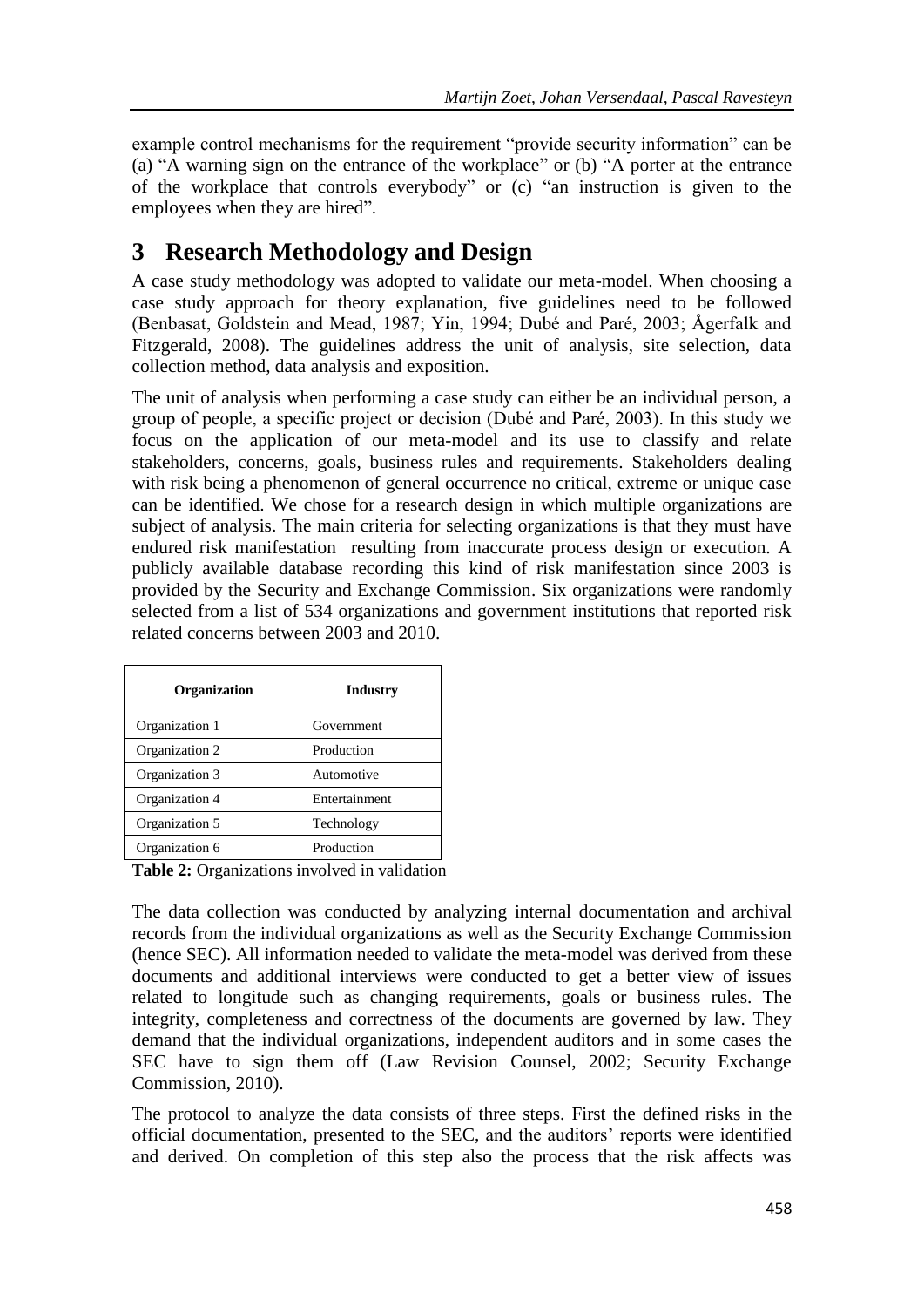identified as being part of the risk description. Step two consisted of deriving and matching the indentified risks (concerns) to the goals stated by the auditor to mitigate or reduce the risk (level). After the concern (risk) and goals had been matched the related business rules were indentified. The last step was the identification of the requirement and its implementation technique. All steps were executed by means of an a-priori designed coding scheme consisting of the eight concepts in our meta-model.

### **4 Findings, discussion and evaluation**

In this section we elaborate on the data analysis process. We present our overall findings and evaluate the results. Due to space limitations, we cannot show the individual analyses and results of all 103 risk concern situations from the six organizations included in our sample. We limit our discussion by demonstrating the use of the meta-model based on one specific risk-concern situation (from organization 2).

### **Situation Description: Incorrect Sales Orders Production Organization**

Organization 2 is a multi-site corporation that produces and sells goods to three distinct customer types: government institutions, wholesalers and specialists. To provide flexibility to its customers organization 2 allows orders to be placed by a range of media namely electronic data interchange, contracts, letters, email and phone. Electronic data interchange orders are automatically forwarded to the appropriate production department while all other are put into the sales system by an sales employee. Beginning January 2008 the manager of the sales department and the board, notices a steep increase in complaints by its customers. They state that the goods they get delivered are not the goods they ordered. This situation is depicted in table 3.

| <b>Concern: Incorrect Sales Orders</b> |                                                                                              |  |  |
|----------------------------------------|----------------------------------------------------------------------------------------------|--|--|
| Stakeholder (s)                        | Manager sales department (process owner).                                                    |  |  |
| <b>Business Process</b>                | Sales.                                                                                       |  |  |
| Goal                                   | Decrease errors in sales orders.                                                             |  |  |
| <b>Business Rule</b>                   | A sales order must be checked for completeness and<br>correctness before send to production. |  |  |
| Requirement                            | Introduce additional check in current process                                                |  |  |
| <b>Implementation Mechanism</b>        | Human Actor                                                                                  |  |  |

**Table 3:** Risk Concern – Incorrect Sales Orders

Results of incorrect entered sales orders are dissatisfied customers and financial losses. Therefore a solution was needed effected immediately. Analyzing this situation leads to the following instantiation of our meta-model. The concern "*incorrect sales orders"* is a responsibility of the sales manager who is the process owner of the sales process. Based on his concern the following goal was stated, "*decrease errors in sales orders".* The business rule defined to realize this goal was "*every sales order must be checked for completeness and correctness before being sent to production"*. To realize the business rule the following requirement has been defined "*introduce additional check in current process*". The actual implementation mechanism was the so-called 'four eyes' principle meaning that an additional sales employee checked every order before send to the appropriate production department. The implementation mechanism partly solved the problem but also caused a huge overhead as every order was checked by two sales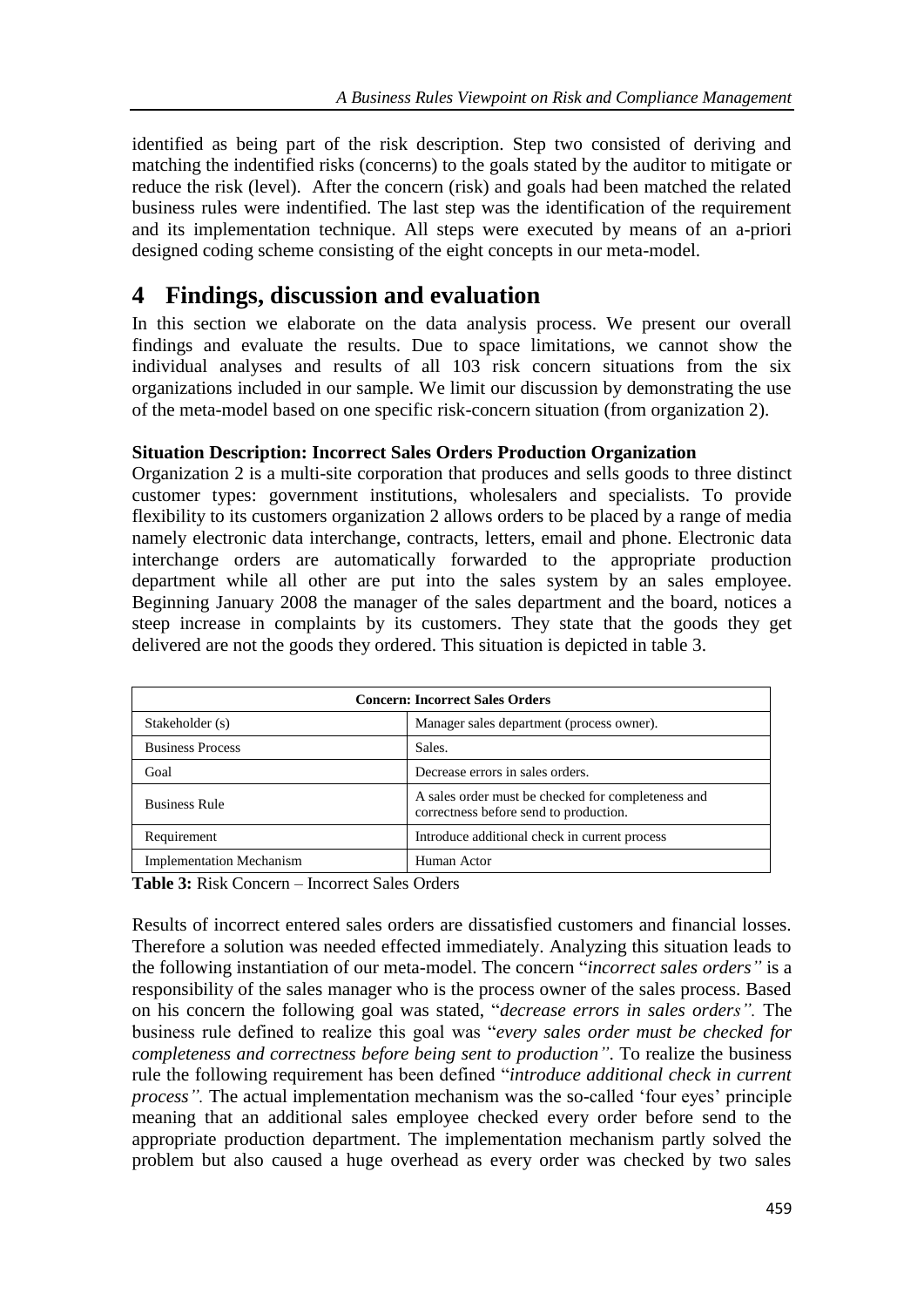employees. Therefore the sales manager requested a change regarding the implementation mechanism. It must be changed from a *human actor* to a *build-in check* in the sales system. When using the meta-model to describe this situation it means that only the instantiation of the implementation mechanisms concept changes, this is depicted in table 4 under timestamp 2. While the number of complaints decreased customers were still complaining. After analysis the sales manager concluded that still a small part of the sales orders were incomplete or incorrect but also that customers received newer version of products they ordered. For example a customer ordered technical component version 1.0 while getting technical component version 1.1. After consulting different managers of production departments the following conclusion was stated: Customers ordering version 1.0 of a product which has already been discontinued receive version 1.1 (according to company policy) although they do not want to. Plotting this situation onto our meta-model means a refinement of the original requirements: *check completeness and correctness of order* and *check product assembly possibilities*. The second requirement entails that before the order is sent to production a check must occur whether the order can (still) be produced. The mechanism chosen to implement the requirement is the sales system.

| <b>Risk (Concern): Incorrect Sales Orders</b> |                                                                                                    |              |                                                       |  |  |
|-----------------------------------------------|----------------------------------------------------------------------------------------------------|--------------|-------------------------------------------------------|--|--|
|                                               | Timestamp 1                                                                                        | Timestamp 2  | Timestamp 3                                           |  |  |
| Stakeholder (s)                               | Manager sales department<br>(process owner).                                                       | No changes   | No changes                                            |  |  |
| <b>Business Process</b>                       | Sales.                                                                                             | No changes   | No changes                                            |  |  |
| Goal                                          | Decrease errors in sales orders.                                                                   | No changes   | No changes                                            |  |  |
| <b>Business Rule</b>                          | A sales order must be checked<br>for completeness and<br>correctness before send to<br>production. | No changes   | No changes                                            |  |  |
| Requirement                                   | Introduce additional check in<br>current process                                                   | No changes   | Introduce additional<br>check in current process      |  |  |
| Sub Requirement 1                             | $\overline{\phantom{a}}$                                                                           | No changes   | Check completeness<br>and correctness of order        |  |  |
| Sub Requirement 2                             |                                                                                                    | No changes   | <b>Check Product</b><br><b>Assembly Possibilities</b> |  |  |
| <b>Implementation Mechanism</b>               | Human Actor                                                                                        | Sales System | Sales System                                          |  |  |

**Table 4:** Risk Concern – Incorrect Sales Orders over time

The remainder of the section describes our findings in regarding the metrics "completeness", "accuracy", and "usability" with respect to the meta-model.

C**ompleteness.** Completeness is defined as the percentage of real-life situations that can be mapped onto the meta-model. In total 103 situations concerning operational risk have been indentified within the researched organizations. All situations have been coded using an a priori designed coding scheme consisting of the eight concepts in our metamodel. Similarly as the situation description of "*Incorrect Sales Orders*" we were able to map all other 102 situations which leads us to the conclusion that our meta-model can be considered complete.

A**ccuracy.** Accuracy is defined as the precision by which the meta-model captures the reality of the specified situations. This measurement can be determined by analyzing the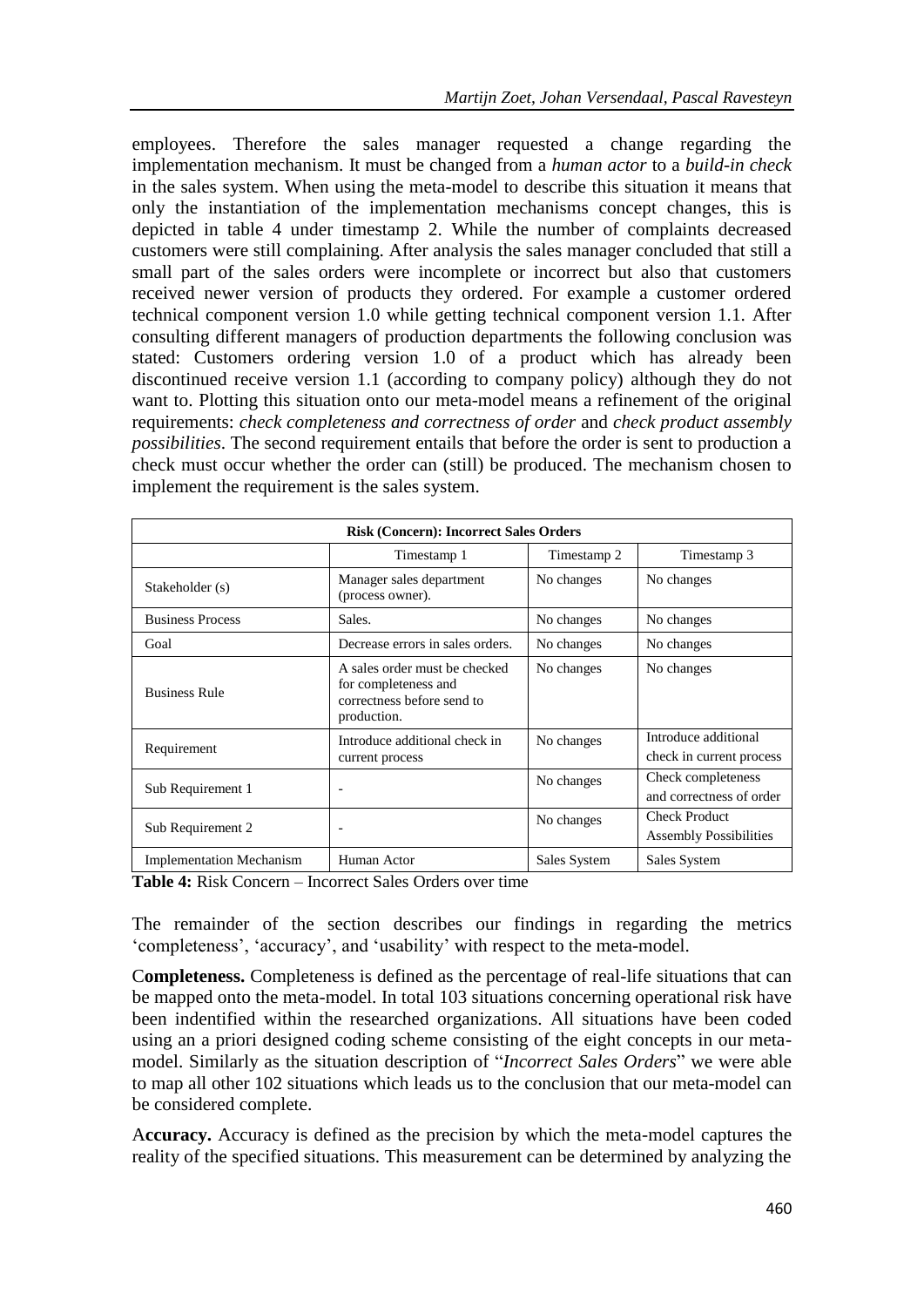loss of information when mapping situations to our meta-model. Regarding stakeholders, goals, business rules and requirements, the model captures the full richness of the situation. Information loss does occur when applying the concept of *implementation mechanism* by the degree of rigourness used during the execution of the case studies. We generalized to generic organizational (process) elements such as human actor, system actor, tasks and processes. Thereby loosing, in some cases, detailed information on the exact location of the implementation mechanism. For example some documents stated the exact application interface or component altered, removed or added to fulfill the requirement. One can therefore argue that the accuracy of the meta-model needs to be improved before being usable in practice. Although when further specifying the concept *implementation mechanism* into elements such as application interface, infrastructure service and application services (modeling) language, decisions need to be made. We have to define in detail which implementation mechanisms there are and how they are organized. For example an application consists of components, interfaces and functions. The same can be applied to business process, business services et cetera (see figure 2).



**Figure 2:** Demonstration level of specification implementation mechanism

As different organizations can use different concepts and modeling languages with different underlying meta-models (see figure 2) a translation would be needed from our meta-model to the one the organization uses. This would defeat the purpose of our meta-model as high-level integration model. Therefore we choose not to further specify the implementation mechanism concept but leave this open to the organization using the meta-model. They can further specify the concept based on the languages and concepts already in use.

**Usability.** Usability for this study is defined as the combined measurements accuracy and completeness. This measurement can be determined by analyzing the individual measurements combing them and conclude the usability of the model. Executing the case studies has shown that the model can be used to model all identified situations without loss of information for five out of six concepts. Regarding the concept of requirements it has been discussed why we believe the basis meta-model works best while incorporating this loss of information. Therefore we conclude that the meta-model was proven to be usable to realize the integration between the different fields and serve as a starting point to further study of the phenomena.

# **5 Conclusion and Future Research**

In this paper we defined a meta-model in order to answer the research question: how to integrate risk management, compliance management and business rules management,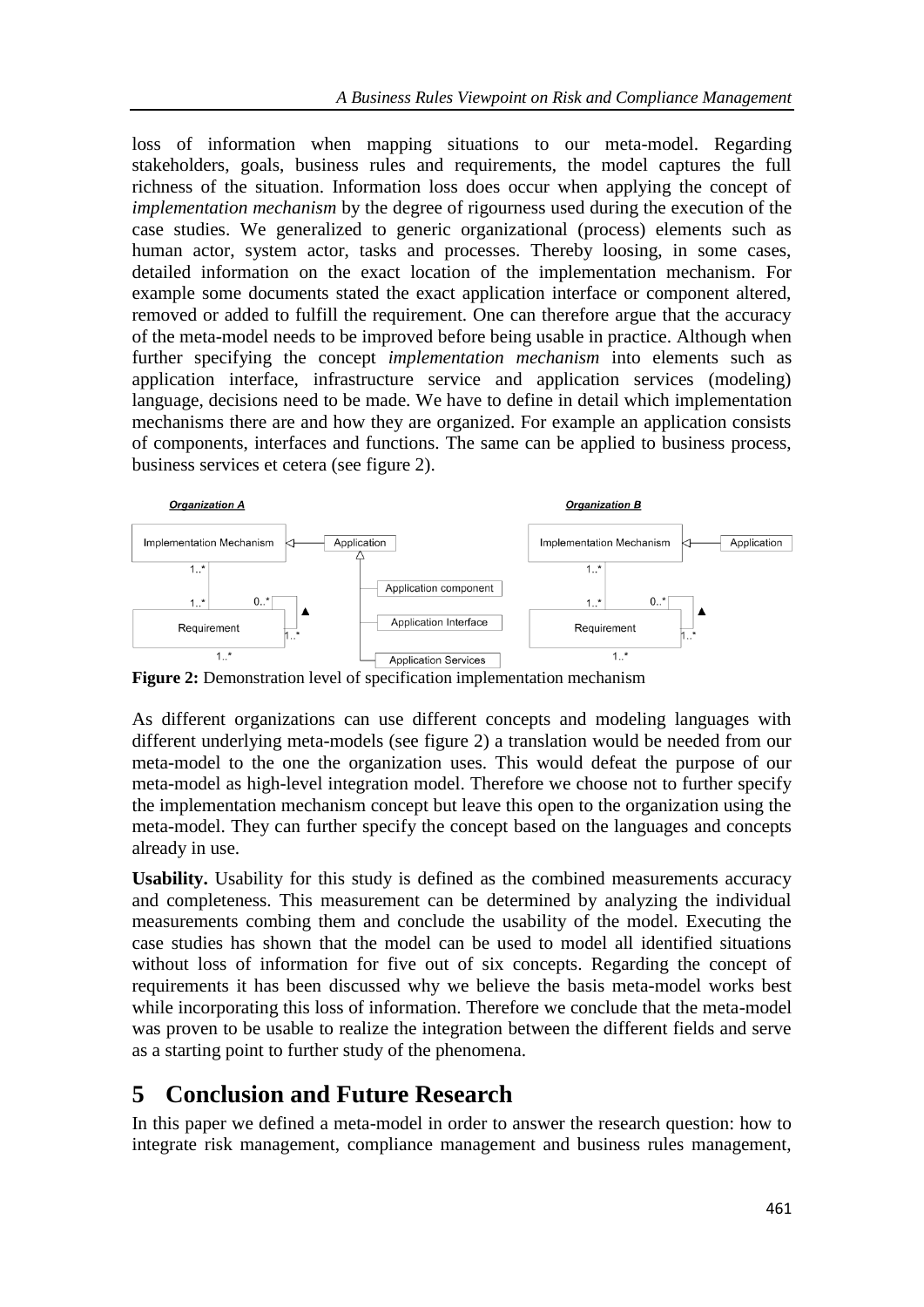such that it gives a complete, accurate and usable representation for organizations? We elaborated on the difference between operational and compliance risk leading to the conclusion that both are specific risk concerns an organizational stakeholder can be hold responsible for. Additionally we elaborated on the relationship between operational risk, compliance risk, BRM and requirements resulting in the defined meta-model. The metamodel has been tested on 103 situations at six organizations; the paper discussed one particular situation in detail. The research enables us to conclude that our meta-model contributes to the integration of the different fields. While doing so our approach does not contradict or conflict with current languages present in the fields of enterprise architecture or business rules.

This work represents a further step in research on synthesizing risk management, compliance management and BRM. While this work has focused on constructing and validating a meta-model, future research should explore a proper way of presenting, communicating and using the meta-model. A promising approach and direction for subsequent research would be the work of Engelsman et al. (2010), who have created a comparable model (ARMOR). The model has significant differences though. ARMOR does not address business rules, yet it deals with requirements and implementation mechanisms in a more detailed manner thereby aligning with a specific modeling language: Archimate. Recognizing this difference ARMOR might provide a possible modeling language on top of our meta-model.

#### **References**

- Aabo, T., Fraser, J. & Simkins, B. (2005). The Rise and Evolution of the Chief Risk Officer: Enterprise Risk Management at Hydro One. Journal of Applied Corporate Finance. 17 (3), 18-31.
- Ågerfalk, P. & Fitzgerald, B. (2008). Outsourcing to an unknown workforce: Exploring opensourcing as an offshore sourcing strategy. MIS Quarterly. 8 (2), 385–409.
- Awad, A., Grosskopf, A., Meyer, A., & Weske, M. (2009). Technical Report: Enabling resource assignment constraints in BPMN. Potsdam: Hasso Plattner Institute. (Report 04-2009).
- Bajec, M. & Kripser, M. (2005). A methodology and tool support for managing business rules in organizations. Information Systems. 30 (6), 423-443.
- Benbasat, I., Goldstein, D. & Mead, M. (1987). The Case Research Strategy in Studies of Information Systems. MIS Quarterly. 11 (3), 369-385.
- Debevoise, T. (2005). Business Process Management with a Business Rules Approach: Implementing the Service Oriented Architecture. Canada: Business Knowledge Architects.
- Dubé, L. & Paré, G. (2004). Rigor in information systems positivist case research: current practices, trends and recommendations. MIS Quarterly. 27 (4), 597-635.
- Engelsman, W., Quartel, D., Jonkers, H. & Van Sinderen, M. (2010). Extending Enterprise Architecture Modelling with Business Goals and Requirements. Enterprise Information Systems. 5 (1), 9 - 36.

Freeman, R. (1984). Stategic Management: A Stakeholder Approach. Boston: Pitman.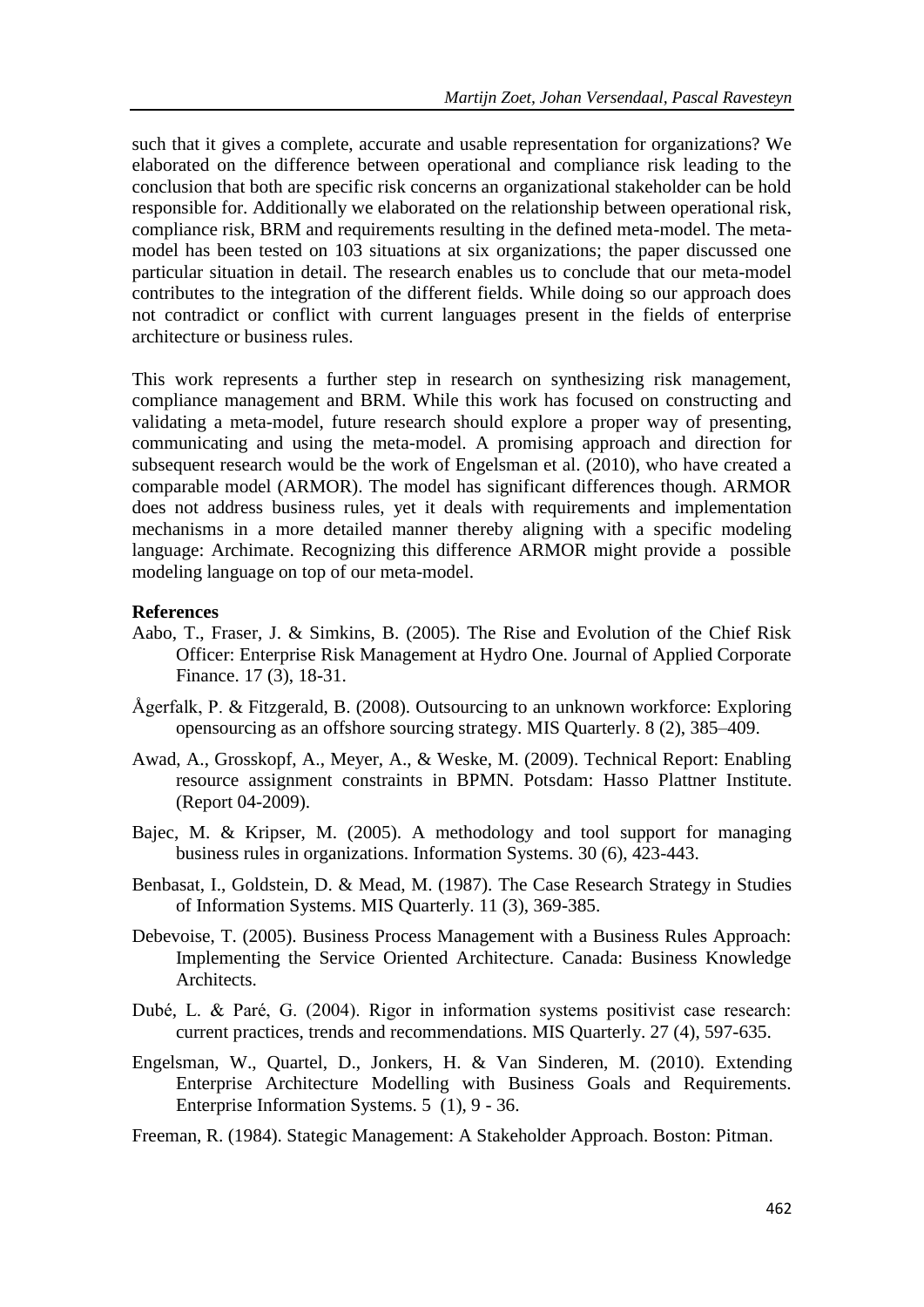- Ghose, A. & Koliadist, G. (2007). Auditing Business Process Compliance. In ICSOC 2007 (169-180). Heiderlberg: Springer.
- IT Governance Institute, (2007). Framework Control Objectives Management Guidelines Maturity Models. Rolling Meadows: IT Governance Institute.
- Jallow, A., Majeed, B., Vergidis, K., Tiwari, A. & Roy, R. (2007). Operational Risk Analysis in Business Processes. BT Technology. 25 (1), 168 – 177.
- Jeston, J., Nelis, J. (2006). Business Process Management Practical Guidelines to Successful Implementations. Oxford: Butterworth-Heinemann.
- Jones, T. (1995). Instrumental stakeholder theory: A synthesis of ethics and economics. Academy of Management Review. 20 (2), 404-437.
- Kettinger, W., Teng, J. & Guha, S. (1996). Business Process Change: A Study of Methodologies, Techniques, and Tools. MIS Quarterly. 21 (1), 55-80.
- Kharbili, M., Stein, S., Markovic, I. & Pulvermüller, E. (2008). Towards a Framework for Semantic Business Process Compliance Management. In: International Conference on Advanced Information Systems 2008 (1–15). Heidelberg: Springer.
- Lamsweerde van, A. (2008). Requirements Engineering: From Craft to Discipline. In ACM Sigsoft International Symposium on the Foundations of Software Engineering. Atlanta.
- Law Revision Counsel (2002). Sarbanes-Oxley Act of 2002. 20-12-2009, from http://uscode.house.gov/download/pls/15C98.txt.
- Marchetti, A. (2005). Beyond Sarbanes-Oxly Compliance: Effective Enterprise Risk Management. New Jersey: Wiley.
- Morgan, T. (2002): Business Rules and Information Systems. Indianapolis: Pearson Education.
- Namiri, K. & Stojanovic, N. (2007). A Formal Approach for Internal Controls Compliance in Business Processes. In: 8th Workshop on Business Process Modeling, Development, and Support 2007 (1-9). Trondheim.
- Open Compliance Group. (2008). Reports on compliance and risk management efforts. 20-12-2009, from http://www.oceg.org/.
- Open Group. (2009). Togaf Version 9. San Francisco: The Open Group.
- Object Management Group. (2010). Business Motivation Model (BMM) version 1.1., 06-06-2010, from http://www.omg.org/spec/BMM/1.1/PDF
- Rikhardsson, P., Best, P., Green, P. & Rosemann, M. (2006). Business Process Risk Management and Internal Control: A proposed Research Agenda in the context of Compliance and ERP Systems. In Second Asia/Pacific Research Symposium on Accounting Information Systems, Melbourne.
- Ross, R. (2003). Principles of the Business Rules Approach. Boston: Addison-Wesley.
- Sadiq, S., Governatori, G. & Naimiri, K. (2007). Modeling Control Objectives for Business Process Compliance. In Business Process Management Conference, (149-164). Heidelberg: Springer.